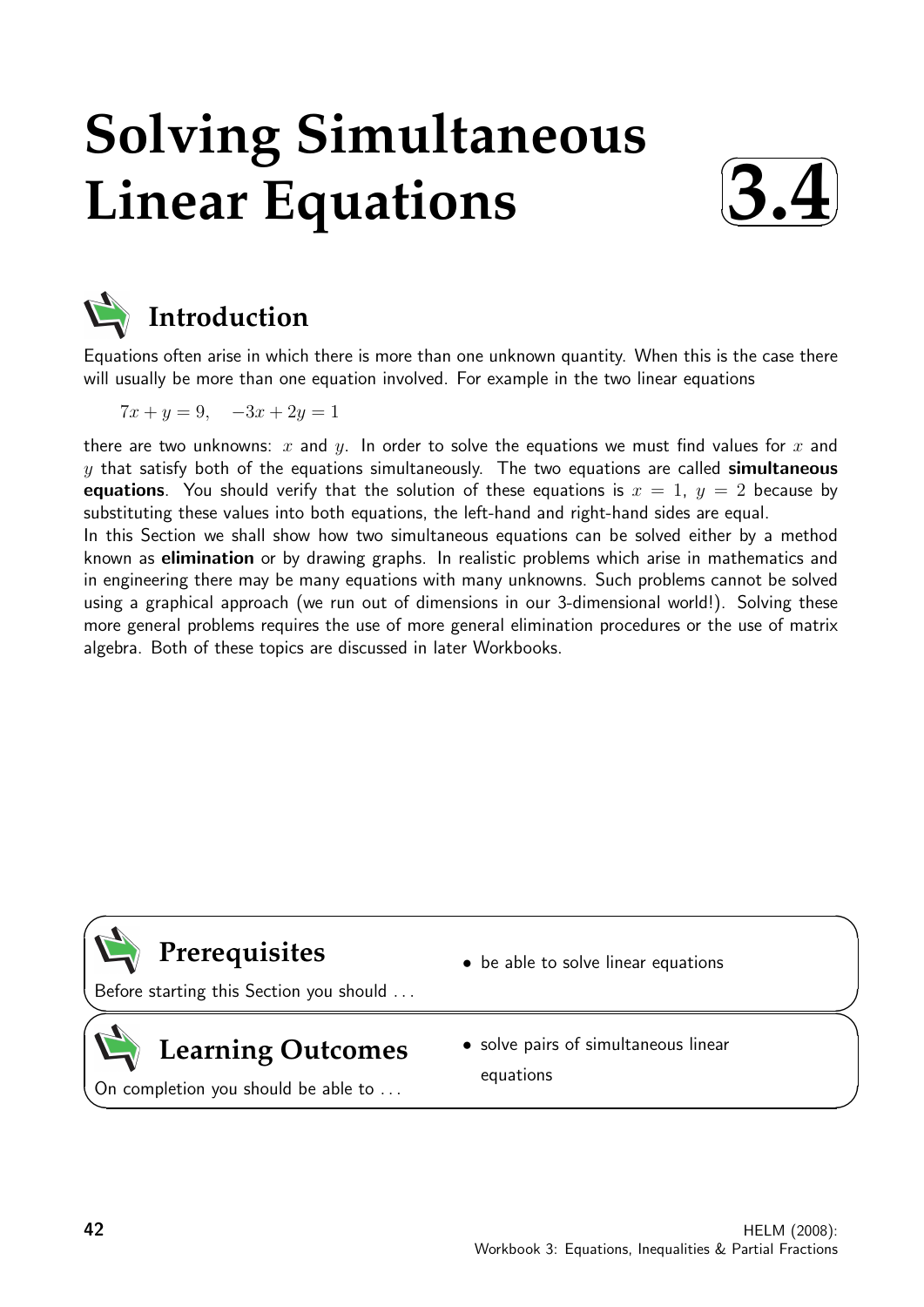

# **1. Solving simultaneous equations by elimination**

One way of solving simultaneous equations is by elimination. As the name implies, elimination, involves removing one or more of the unknowns. Note that if **both** sides of an equation are multiplied or divided by a non-zero number an exactly equivalent equation results. For example, if we are given the equation

$$
x + 4y = 5
$$

then by multiplying both sides by 7 we find

$$
7x + 28y = 35
$$

and this modified equation is equivalent to the original one.

Given two simultaneous equations, elimination of one unknown can be achieved by modifying the equations so that the coefficients of that unknown in each equation are the same and then subtracting one modified equation from the other. Consider the following example.



# $2x + 3y = 20$  (2)

#### Solution

We first try to modify each equation so that the coefficient of  $x$  is the same in both equations. This can be achieved if Equation (1) is multiplied by 2 and Equation (2) is multiplied by 3. This gives

 $6x + 10y = 62$  $6x + 9y = 60$ 

Now the unknown  $x$  can be eliminated if the second equation is subtracted from the first:

$$
6x + 10y = 62
$$
  
subtract 
$$
6x + 9y = 60
$$
  

$$
0x + 1y = 2
$$

The result implies that  $1y = 2$  and we see immediately that y must equal 2. To find x we substitute the value found for y into either of the given Equations (1) or (2). For example, using Equation (1),

 $3x + 5(2) = 31$  $3x = 21$  $x = 7$ 

Thus the solution of the simultaneous equations is  $x = 7$ ,  $y = 2$ .

N.B. You should always check your solution by substituting back into both of the given equations.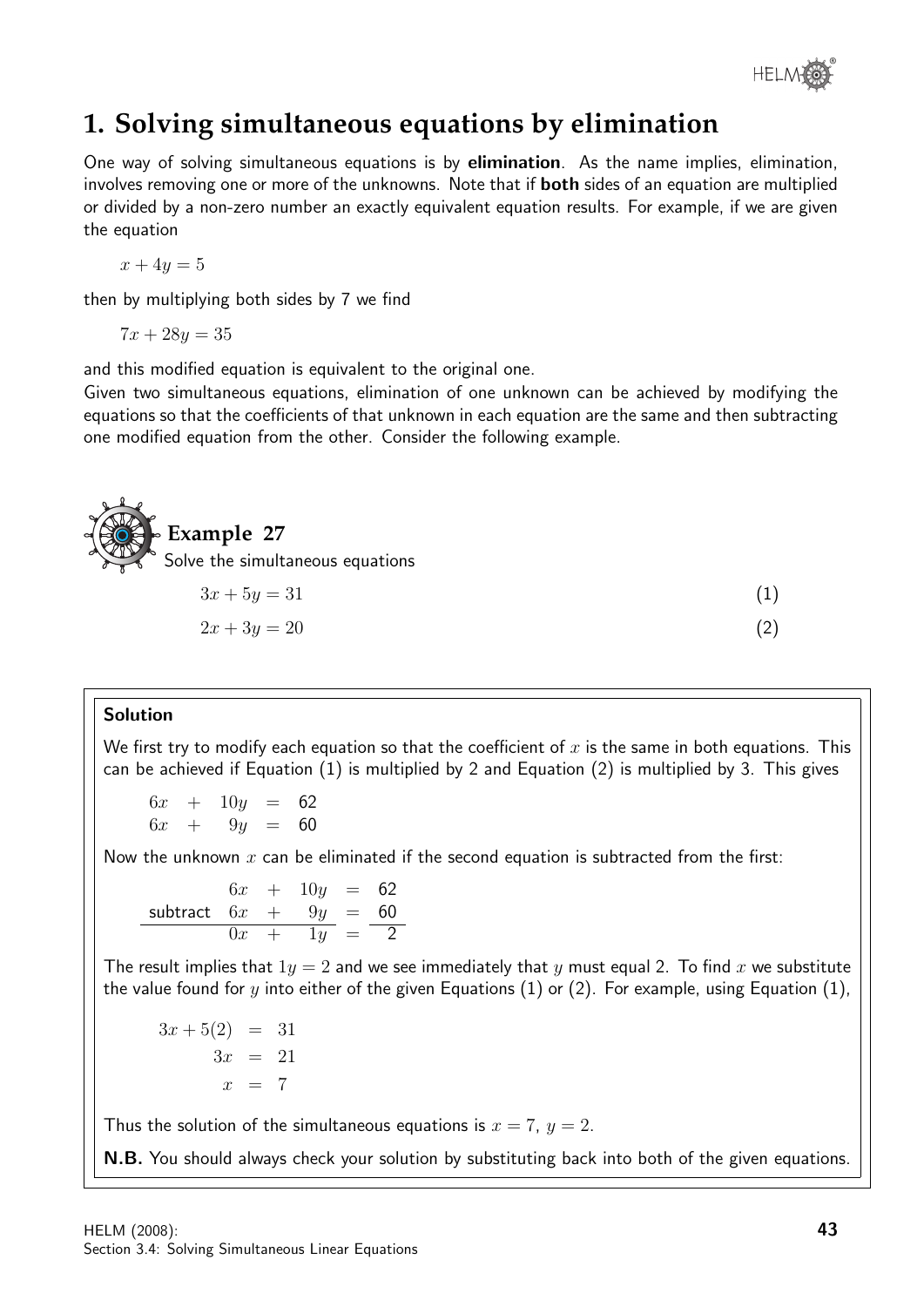

$$
-3x + y = 18
$$
(3)  

$$
7x - 3y = -44
$$
(4)

#### Solution

We modify the equations so that  $x$  can be eliminated. For example, by multiplying Equation (3) by 7 and Equation (4) by 3 we find

 $-21x + 7y = 126$  $21x - 9y = -132$ 

If these equations are now added we can eliminate  $x$ . Therefore

 $-21x + 7y = 126$ add  $21x - 9y = -132$  $0x - 2y = -6$ 

from which  $-2y = -6$ , so that  $y = 3$ . Substituting this value of y into Equation (3) we obtain:

 $-3x + 3 = 18$  so that  $-3x = 15$  so  $x = -5$ .

The solution is  $x = -5, y = 3$ .



$$
5x + 3y = -74
$$
(5)  

$$
-2x - 3y = 26
$$
(6)

#### Solution

Note that the coefficients of  $y$  differ here only in sign.

By adding Equation (5) and Equation (6) we find  $3x = -48$  so that  $x = -16$ .

It then follows that  $y = 2$ , and the solution is  $x = -16, y = 2$ .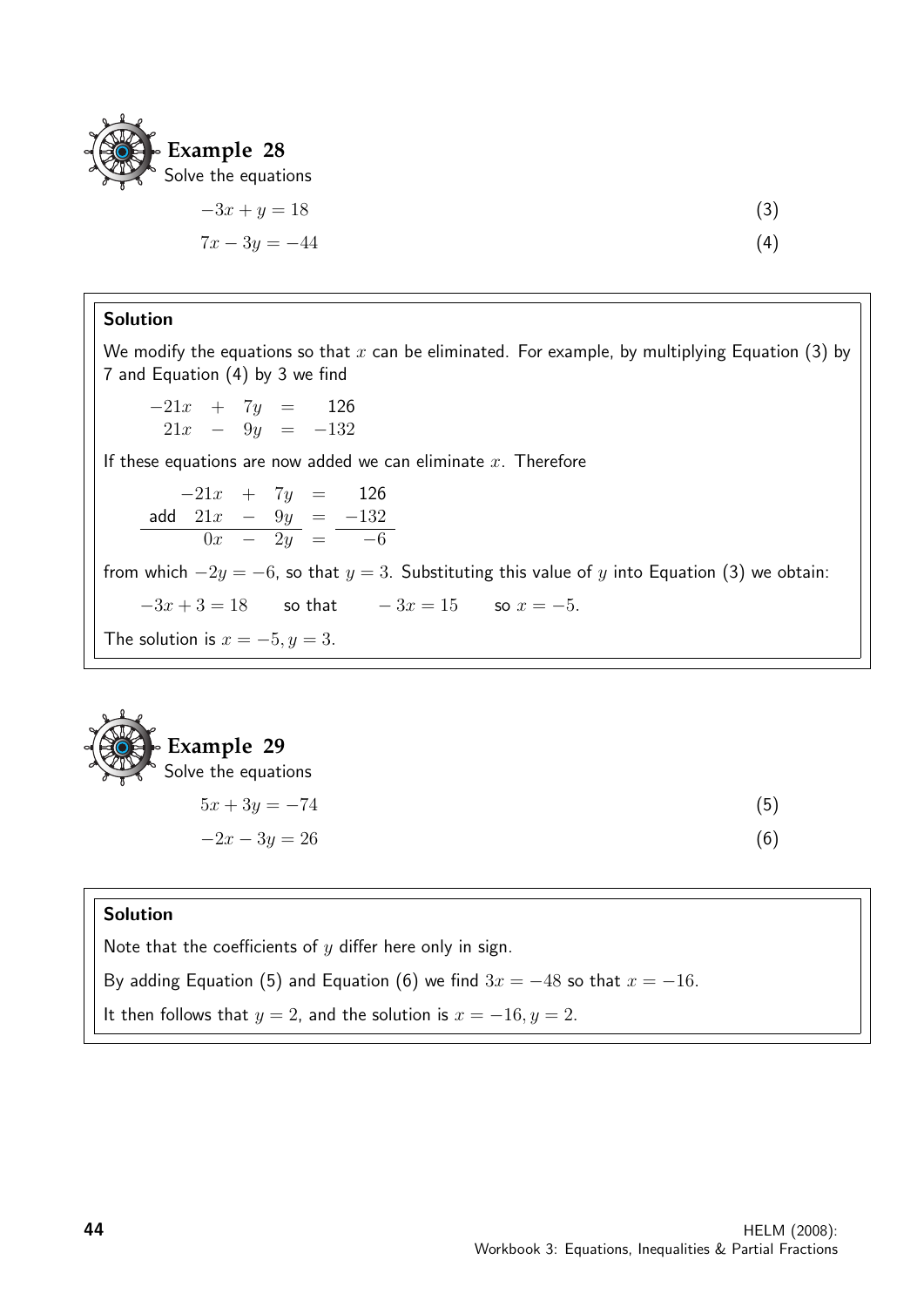



Solve the equations

$$
5x - 7y = -80
$$

$$
2x + 11y = 106
$$

The first step is to modify the equations so that the coefficient of  $x$  is the same in both.

If the first is multiplied by 2 then the second equation must be multiplied by what?

| <b>Your solution</b>                |
|-------------------------------------|
| <b>Answer</b>                       |
| 5                                   |
|                                     |
| Write down the resulting equations: |
| <b>Your solution</b>                |
|                                     |
|                                     |
|                                     |

Answer

 $10x - 14y = -160$ ,  $10x + 55y = 530$ 

Subtract one equation from the other to eliminate  $x$  and hence find  $y$ :

**Your solution**  
**Answer**  

$$
55y - (-14y) = 530 - (-160)
$$
 so  $69y = 690$  so  $y = 10$ .

Now substitute back to find  $x$ :

Your solution

#### Answer

 $x = -2$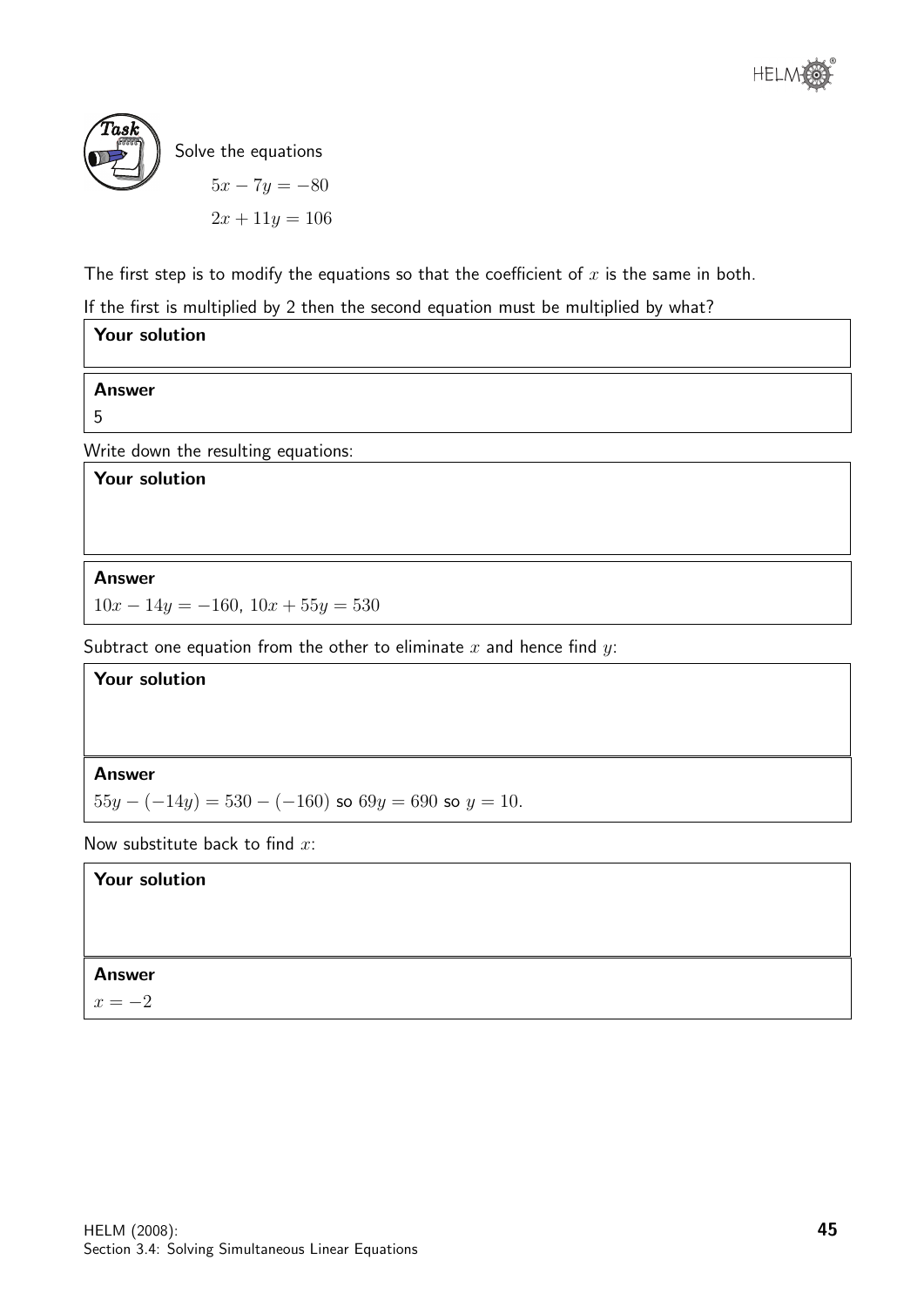### **2. Equations with no solution**

On occasions we may encounter a pair of simultaneous equations which have no solution. Consider the following example.



#### **Example 30**

Show that the following pair of simultaneous equations have no solution.

$$
10x - 2y = -3\tag{7}
$$

$$
-5x + y = 1\tag{8}
$$

#### Solution

Leaving Equation (7) unaltered and multiplying Equation (8) by 2 we find

 $10x - 2y = -3$  $-10x + 2y = 2$ 

Adding these equations to eliminate  $x$  we find that  $y$  is eliminated as well:

 $10x - 2y = -3$ add  $-10x + 2y = 2$  $0x + 0y = -1$ 

The last line ' $0 = -1$ ' is clearly nonsense.

We say that Equations (7) and (8) are inconsistent and they have no solution.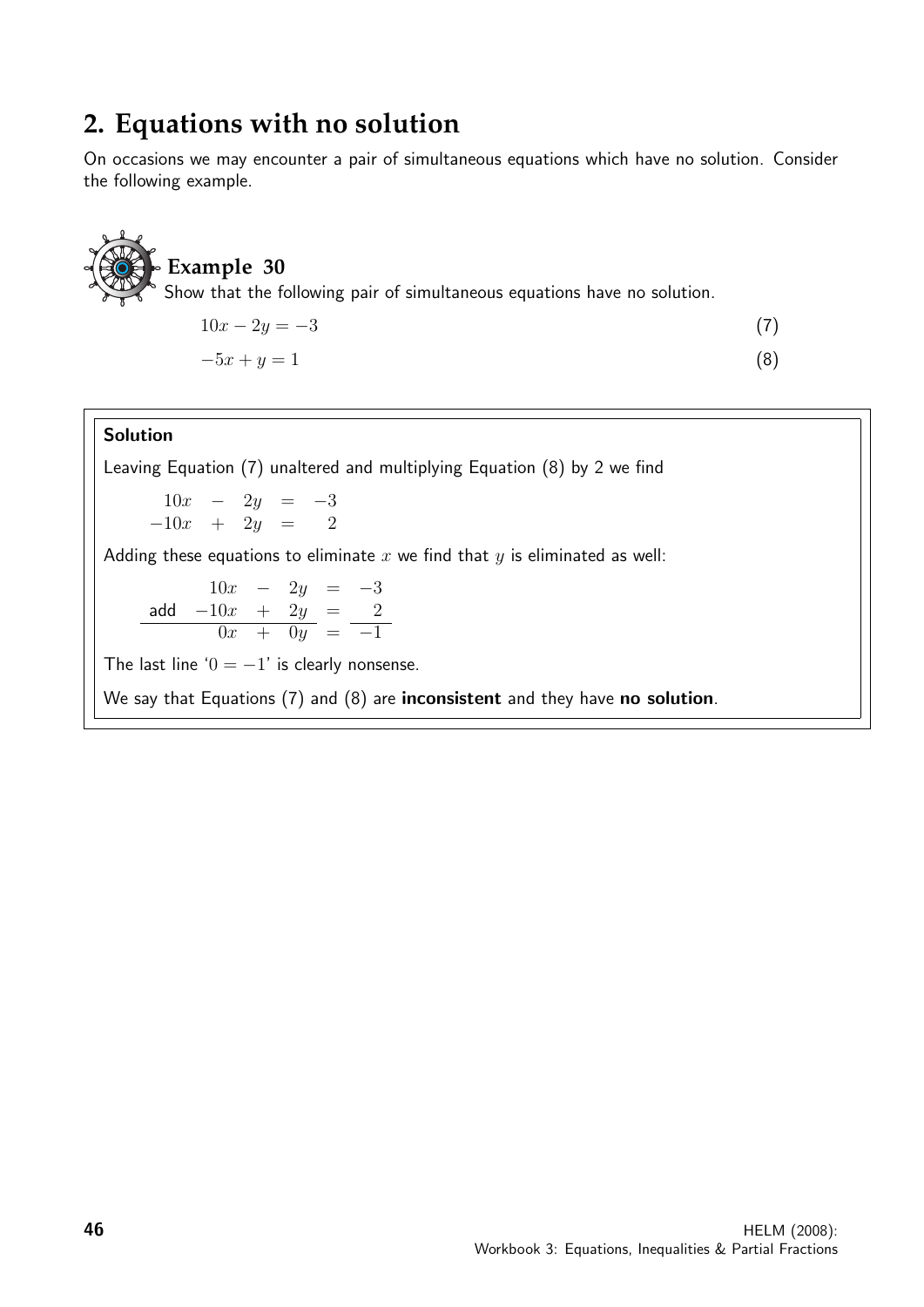

## **3. Equations with an infinite number of solutions**

Some pairs of simultaneous equations can possess an infinite number of solutions. Consider the following example.

| <b>DEXample 31</b><br>$\sqrt{\ }$ Solve the equations |      |
|-------------------------------------------------------|------|
| $2x + y = 8$                                          | (9)  |
| $4x + 2y = 16$                                        | (10) |

#### Solution

If Equation (9) is multiplied by 2 we find both equations are identical:  $4x + 2y = 16$ . This means that one of them is redundant and we need only consider the single equation

 $2x + y = 8$ 

There are infinitely many pairs of values of x and y which satisfy this equation. For example, if  $x = 0$  then  $y = 8$ , if  $x = 1$  then  $y = 6$ , and if  $x = -3$  then  $y = 14$ . We could continue like this producing more and more solutions. Suppose we choose a value, say  $\lambda$ , for x. We can then write

 $2\lambda + y = 8$  so that  $y = 8 - 2\lambda$ 

The solution is therefore  $x = \lambda$ ,  $y = 8-2\lambda$  for any value of  $\lambda$  whatsoever. There are an infinite number of such solutions.

#### **Exercises**

Solve the given simultaneous equations by elimination:

- 1. (a)  $5x + y = 8$ ,  $-3x + 2y = -10$ , (b)  $2x + 3y = -2$ ,  $5x 5y = 20$ ,
	- (c)  $7x + 11y = -24$ ,  $-9x + y = 46$
- 2. A straight line has equation of the form  $y = ax + b$ . The line passes through the points with coordinates  $(2, 4)$  and  $(-1, 3)$ . Write down the simultaneous equations which must be satisfied by a and b. Solve the equations and hence find the equation of the line.
- 3. A quadratic function  $y = ax^2 + bx + c$  is used in signal processing to approximate a more complicated signal. If this function must pass through the points with coordinates  $(0,0)$ ,  $(1,3)$ and  $(5, -11)$  write down the simultaneous equations satisfied by a, b and c. Solve these to find the quadratic function.

#### Answers

1.(a)  $x = 2, y = -2$  (b)  $x = 2, y = -2$  (c)  $x = -5, y = 1$ 2.  $y=\frac{1}{3}$  $\frac{1}{3}x + \frac{10}{3}$  $rac{10}{3}$  3.  $y = -\frac{13}{10}x^2 + \frac{43}{10}x$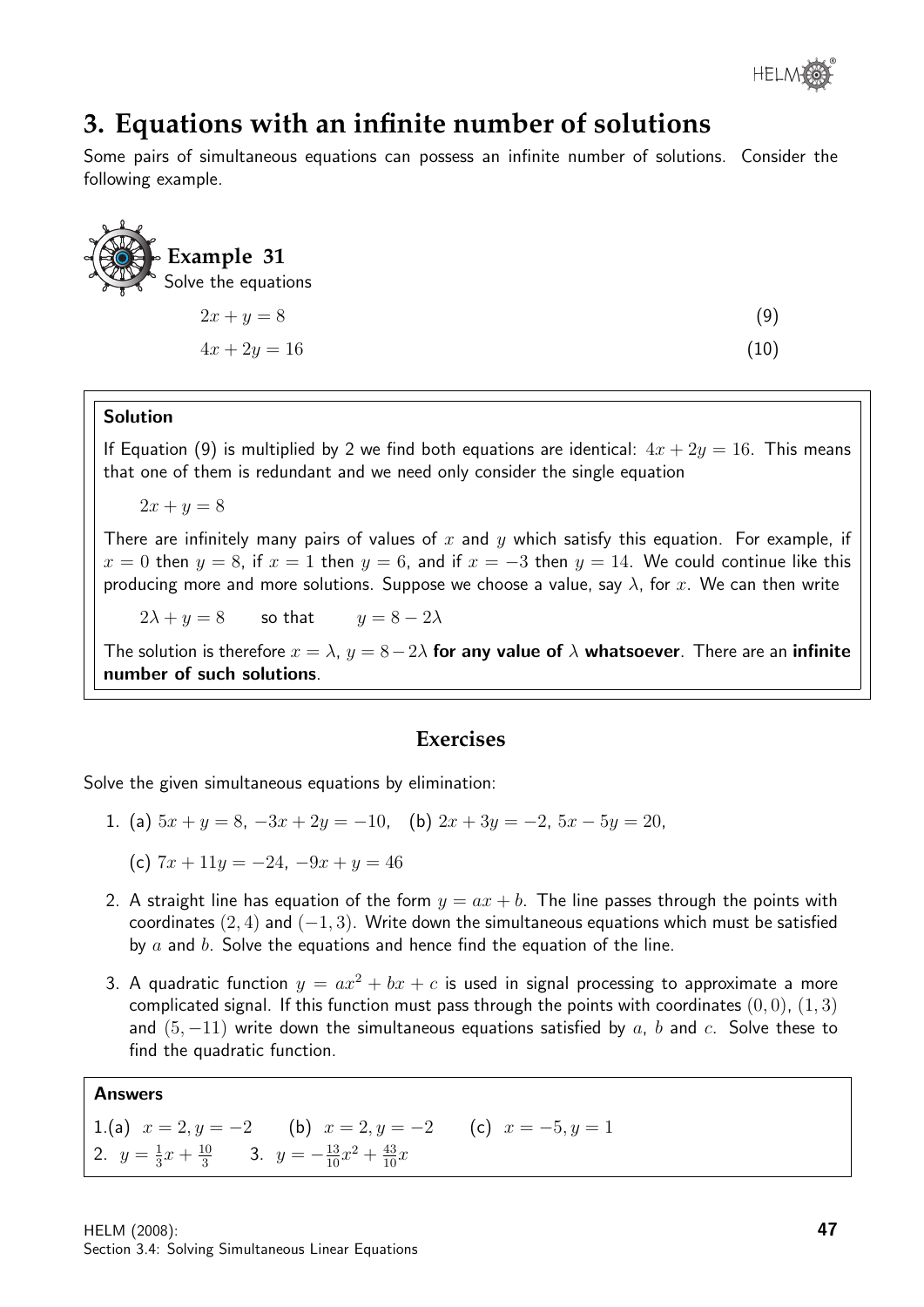# **4. The graphs of simultaneous linear equations**

Each equation in a pair of simultaneous linear equations is, of course, a linear equation and plotting its graph will produce a straight line. The coordinates  $(x, y)$  of the point of intersection of the two lines represent the solution of the simultaneous equations because this pair of values satisfies both equations simultaneously. If the two lines do not intersect then the equations have no solution (this can only happen if they are distinct and parallel). If the two lines are identical, there are an infinite number of solutions (all points on the line) because the two lines are one on top of the other. Although not the most convenient (or accurate) approach it is possible to solve simultaneous equations using this graphical approach. Consider the following examples.



by plotting two straight line graphs.

#### Solution

Equation (11) is rearranged into the standard form for the equation of a straight line:  $y = -4x + 9$ . By selecting two points on the line a graph can be drawn as shown in Figure 8. Similarly, Equation (12) can be rearranged as  $y = x - 1$  and its graph drawn. This is also shown in Figure 8.



Figure 8: The coordinates of the point of intersection give the required solution

The coordinates of any point on line I satisfy  $4x + y = 9$ . The coordinates of any point on line II satisfy  $-x + y = -1$ . At the point where the two lines intersect the x and y coordinates must satisfy both equations simultaneously and so the point of intersection represents the solution. We see from the graph that the point of intersection is  $(2, 1)$ . The solution of the given equations is therefore  $x = 2$ ,  $y = 1$ .